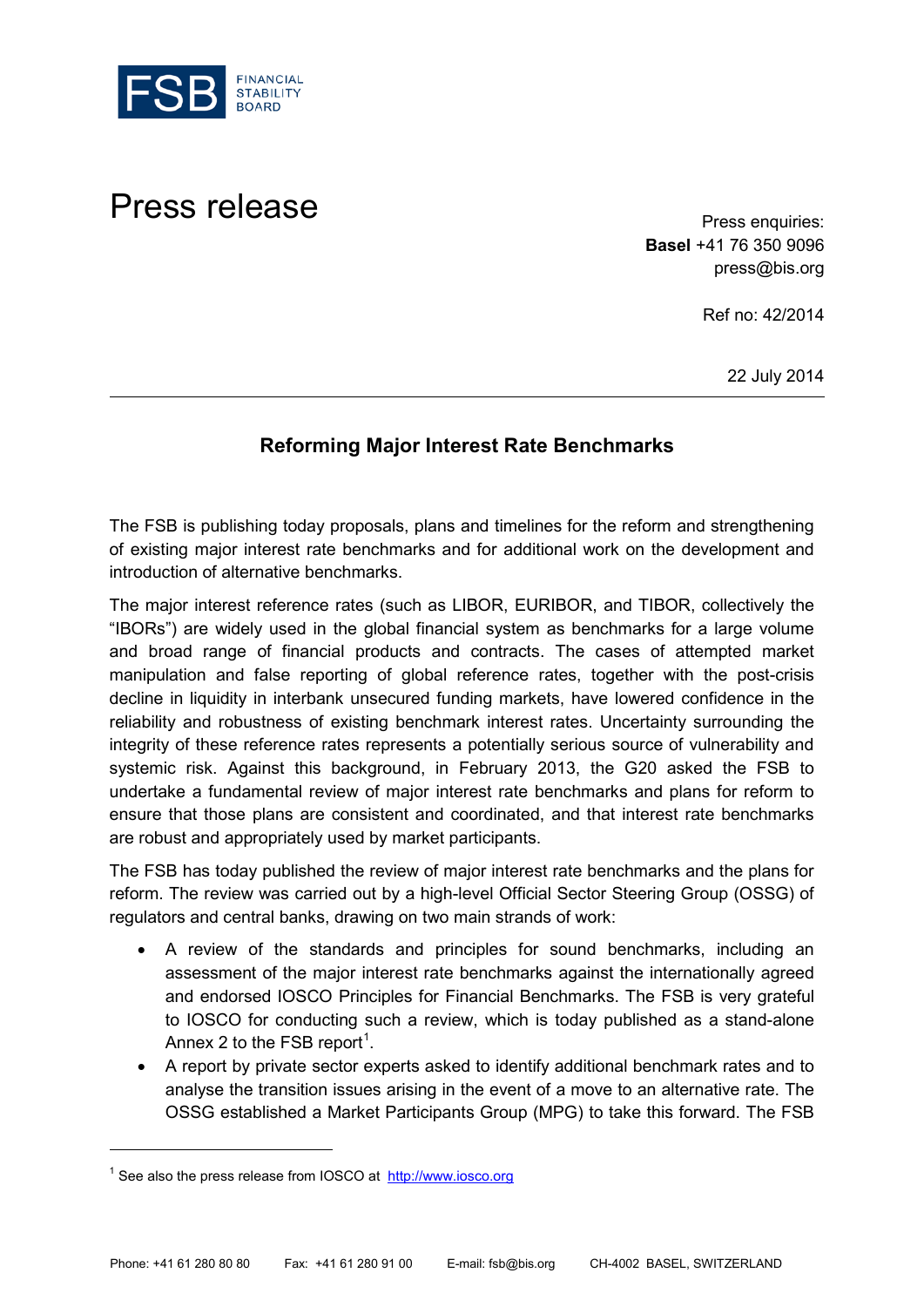is very grateful to the MPG for their report, which is today published as a stand-alone Annex 3 to the FSB Report.

The OSSG has assessed the feasibility and viability of the reformed and alternative benchmark rates proposed by the MPG, taking account of the market structure, institutions, and the legal and regulatory framework within different currency areas.

Based on the recommendations of the subgroups set up to cover each of these currency areas<sup>[2](#page-1-0)</sup>, and the input from the MPG and IOSCO, the report sets out concrete proposals, plans and timelines for the reform and strengthening of existing benchmarks and for additional work on the development and introduction of alternative benchmarks.

While each currency area faces particular conditions that affect the specific recommendations, and which imply that there will be some heterogeneity in implementation, the FSB supports a multiple-rate approach to the reform of major interest rate benchmarks in line with the recommendations of the MPG. The main elements are:

- Strengthening existing IBORs and other potential reference rates based on unsecured bank funding costs by underpinning them to the greatest extent possible with transaction data (the MPG terms such enhanced rates "IBOR+");
- Developing alternative, nearly risk-free rates. Members believe that there are certain financial transactions, including many derivative transactions that are better suited to reference rates that are closer to risk-free.

To implement the approach, the currency groups will work with and guide the private sector to implement new designs and methodologies for IBOR+; and, where currently absent, identify and develop viable near risk-free rates supported by robust methodologies.

Specific timelines are set out in the report for implementing the recommendations. In particular, in relation to IBOR+, by end-2015, administrators should have publicly consulted on any recommended changes, while currency groups will work to develop transition strategies and address any legal obstacles and risks. In respect of risk free rates, where suitable, central banks and supervisory authorities should encourage the industry or work with the administrators to implement at least one IOSCO-compliant risk-free rate by Q2 2016.

The FSB has mandated the OSSG to monitor and oversee the implementation of the benchmark reforms set out in the report. The FSB will transmit this report to the G20.

## **Notes to editors**

-

The Official Sector Steering Group is co-chaired by Martin Wheatley (Chief Executive Officer, UK Financial Conduct Authority) and Jerome Powell (Member, Federal Reserve Board of Governors). Governor Powell took over responsibility as Co-Chair from former Governor Jeremy Stein in June 2014.

The Market Participants Group was chaired by Darrell Duffie, Professor of Finance at Stanford University. The Vice-Chair was Stephen O'Connor, the Chair of the International Swaps and Derivatives Association (ISDA).

<span id="page-1-0"></span> $2$  Euro, British pound, Swiss franc, U.S. dollar, and Japanese yen – together with a global currency subgroup.